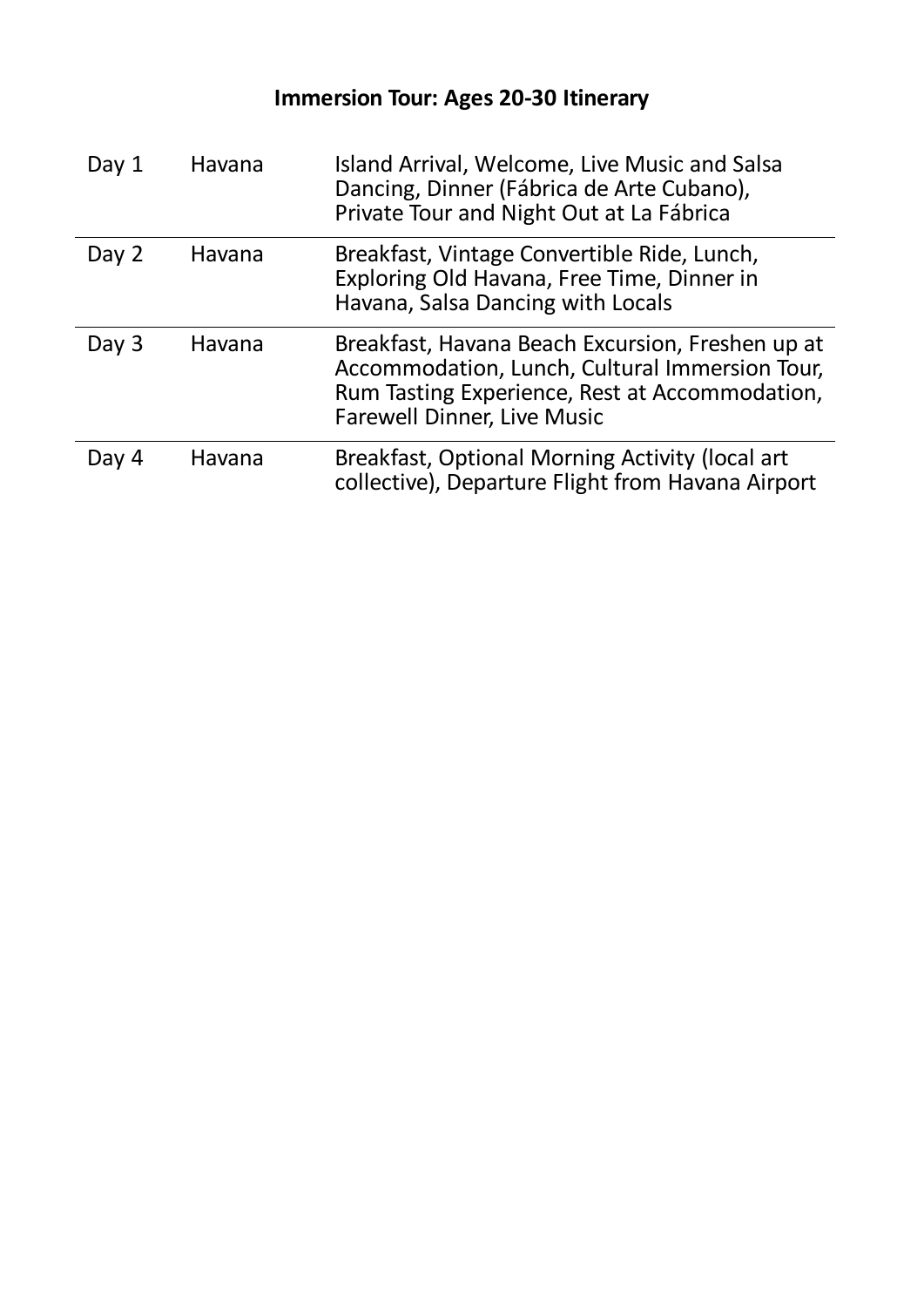## **Day 1**

#### Havana

Island Arrival, Welcome, Live Music and Salsa Dancing, Dinner (Fábrica de Arte Cubano), Private Tour and Night Out at La Fábrica

| <b>Time</b>                    | <b>Activity</b>                                | <b>Description</b>                                                                                                                                                                                                        |
|--------------------------------|------------------------------------------------|---------------------------------------------------------------------------------------------------------------------------------------------------------------------------------------------------------------------------|
| $1:00 \text{ PM} -$<br>4:00 PM | <b>Island Arrival</b>                          | Your driver will meet you at the airport, and you'll be taken<br>to your accommodation to freshen up.                                                                                                                     |
| $6:30$ PM -<br>7:45 PM         | Welcome, Live<br>Music and Salsa<br>Dancing    | Welcome to Havana! Kick-off your cultural immersion and<br>get to know your group with fresh-made mojitos, live local<br>musicians playing Cuban classics and a salsa lesson (no<br>experience required!)                 |
| $8:00$ PM -<br>9:30 PM         | Dinner (Fábrica de<br>Arte Cubano)             | Sit down at one of Havana's trendiest restaurants located<br>inside the VIP section of the famous Fábrica de Arte<br>Cubano.                                                                                              |
| $9:45$ PM -<br>11:00 PM        | Private Tour and<br>Night Out at La<br>Fábrica | Enjoy a private tour of Fábrica de Arte Cubano, a must-see<br>Cuban art installation and center of Havana nightlife! Enjoy<br>a classic mojito as you explore three floors of art galleries,<br>live music, DJs and more. |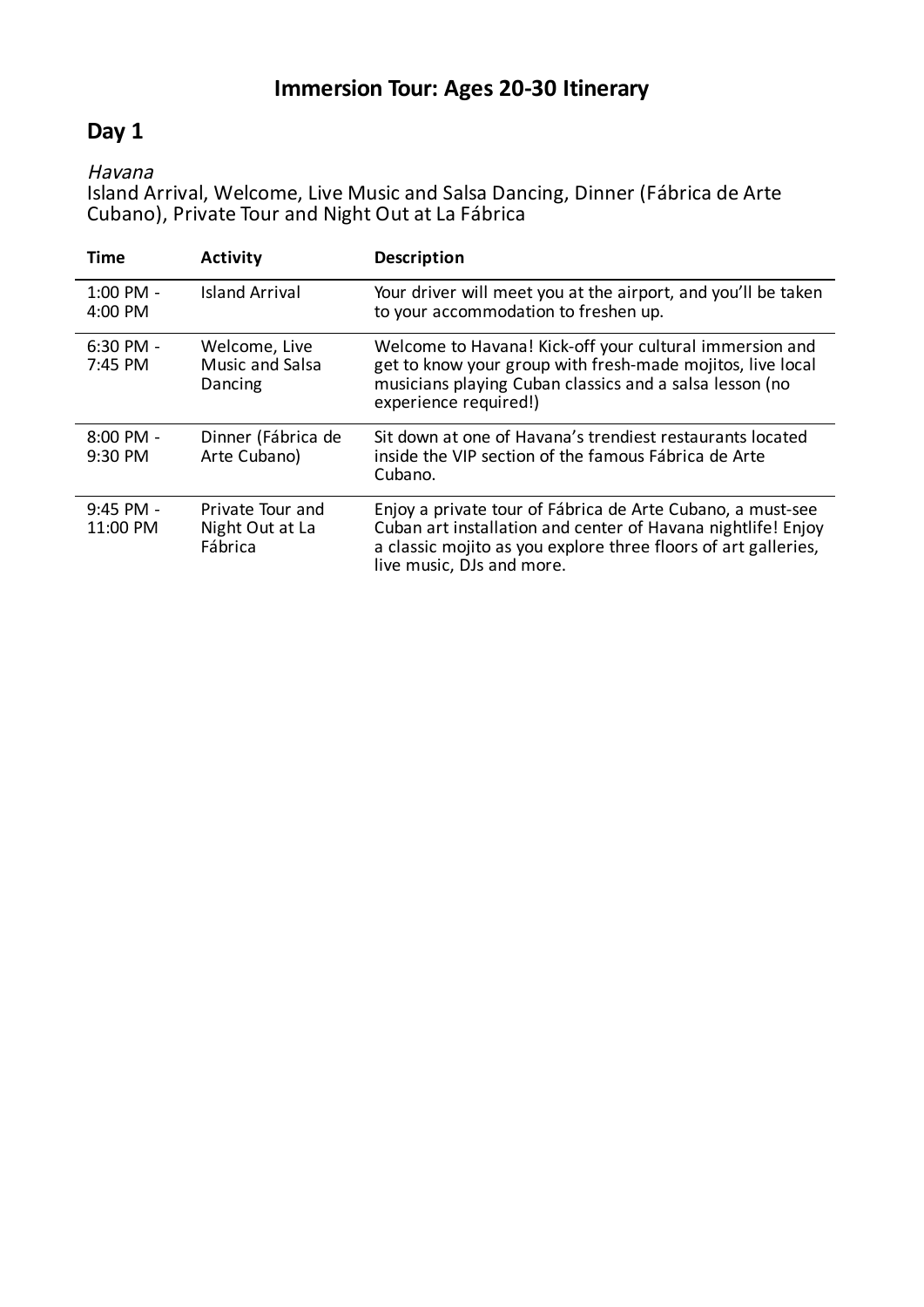## **Day 2**

Havana

Breakfast, Vintage Convertible Ride, Lunch, Exploring Old Havana, Free Time, Dinner in Havana, Salsa Dancing with Locals

| Time                             | <b>Activity</b>                | Description                                                                                                                                                                                                                                                                                                                                 |
|----------------------------------|--------------------------------|---------------------------------------------------------------------------------------------------------------------------------------------------------------------------------------------------------------------------------------------------------------------------------------------------------------------------------------------|
| $8:30$ AM -<br>9:30 AM           | <b>Breakfast</b>               | Full breakfast provided at your accommodation.                                                                                                                                                                                                                                                                                              |
| $9:30$ AM -<br>11:30 AM          | Vintage Convertible<br>Ride    | Hop into a vintage classic American convertible car and<br>cruise throughout Havana's neighborhoods.                                                                                                                                                                                                                                        |
| 12:00 PM -<br>1:45 PM            | Lunch                          | Sit down and enjoy a delicious local lunch.                                                                                                                                                                                                                                                                                                 |
| $2:00$ PM -<br>4:00 PM           | <b>Exploring Old</b><br>Havana | Find your bearings and step back in time, as you immerse<br>yourself in the iconic, colorful and historic Habana Vieja<br>(Old Havana) with your local host. Highlights include: Plaza<br>de Armas, Plaza de la Catedral, Taller de Gráfica, a local<br>store where Cubans use the ration card, local tenements<br>called solares and more! |
| 4:00 PM -<br>$7:00 \text{ PM}$   | Free Time                      | Foster meaningful connections with locals and support<br>Cuban-owned businesses with solo time to explore, learn<br>and try suggestions from our curated list of shops and<br>cafes.                                                                                                                                                        |
| $8:00 \, \text{PM}$ -<br>9:30 PM | Dinner in Havana               | Dine at one of Havana's most beautiful restaurants, an<br>architectural treasure with quintessential Cuban ambiance                                                                                                                                                                                                                         |
| 9:45 PM -<br>10:30 PM            | Salsa Dancing with<br>Locals   | We'll take you to our favorite local spot in Havana.                                                                                                                                                                                                                                                                                        |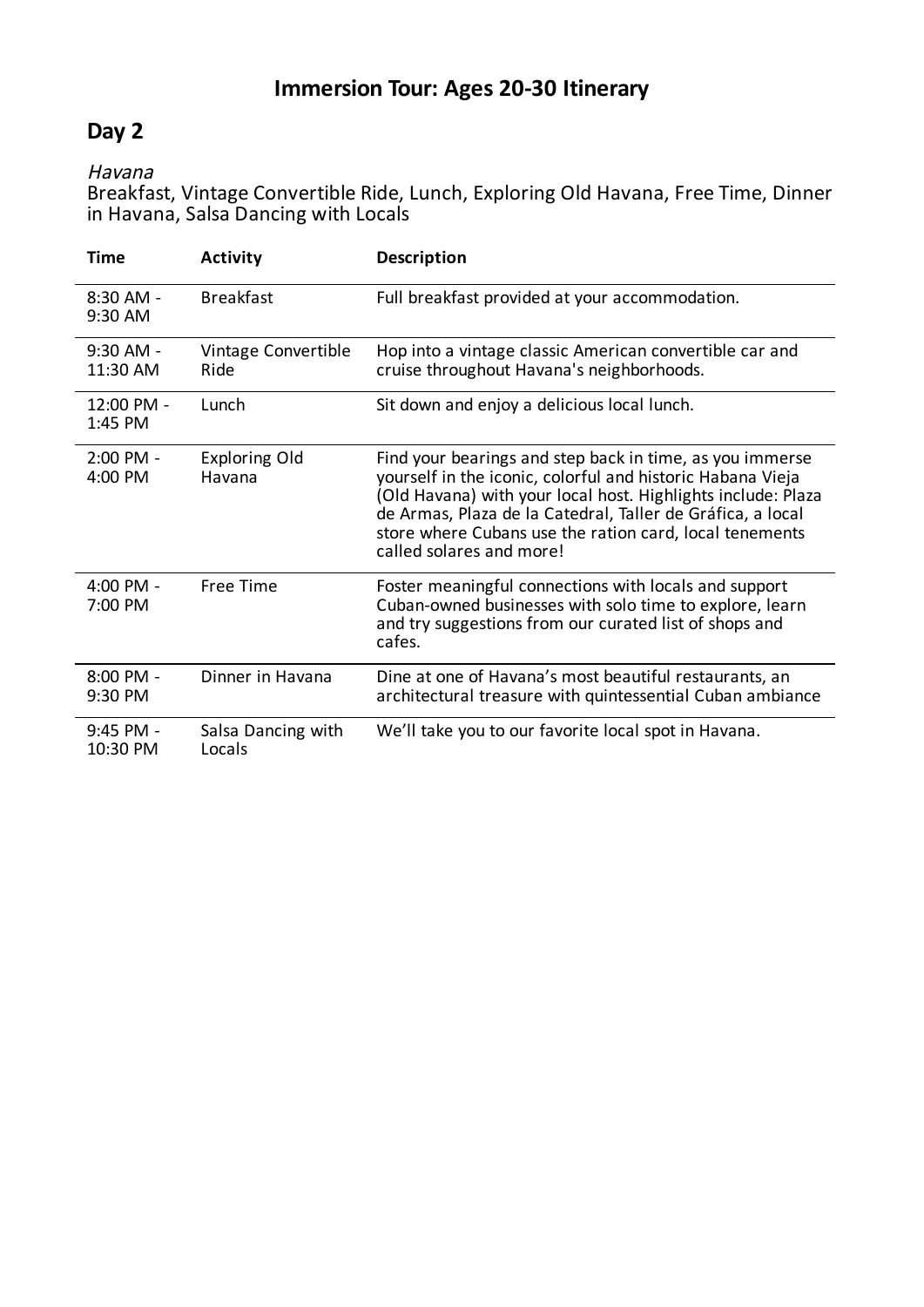## **Day 3**

#### Havana

Breakfast, Havana Beach Excursion, Freshen up at Accommodation, Lunch, Cultural Immersion Tour, Rum Tasting Experience, Rest at Accommodation, Farewell Dinner, Live Music

| <b>Time</b>            | <b>Activity</b>                   | <b>Description</b>                                                                                                                                                                                                                                                          |
|------------------------|-----------------------------------|-----------------------------------------------------------------------------------------------------------------------------------------------------------------------------------------------------------------------------------------------------------------------------|
| $8:00$ AM -<br>9:00 AM | <b>Breakfast</b>                  | Full breakfast provided at your accommodation.                                                                                                                                                                                                                              |
| 9:30 AM -<br>11:30 AM  | Havana Beach<br>Excursion         | Visit a Caribbean paradise at Havana's nearby Playas del<br>Este, located just 20 minutes from Old Havana, and<br>engage in meaningful cultural discussions with your local<br>guide.                                                                                       |
| 12:00 PM -<br>1:15 PM  | Freshen up at<br>Accommodation    | Rest and relax at your accommodation.                                                                                                                                                                                                                                       |
| 1:30 PM -<br>3:00 PM   | Lunch                             | Sit down and enjoy a delicious local lunch.                                                                                                                                                                                                                                 |
| 3:30 PM -<br>5:00 PM   | <b>Cultural Immersion</b><br>Tour | Walk through a vibrant neighborhood in Havana and<br>witness an inspiring view of Cuban culture that tourists<br>rarely see. Visit private homes and businesses, communing<br>with locals all along the way.                                                                |
| 5:15 PM -<br>6:15 PM   | <b>Rum Tasting</b><br>Experience  | Relax and enjoy a rum tasting with a professional<br>sommelier. Sample different types of Cuban rum and learn<br>the proper way to taste it! Don't worry, the rum tasting will<br>be kid-friendly and have activities available to keep your<br>child busy while you relax. |
| 6:30 PM -<br>8:45 PM   | Rest at<br>Accommodation          | Relax and freshen up at the accommodation.                                                                                                                                                                                                                                  |
| 9:00 PM -<br>11:00 PM  | <b>Farewell Dinner</b>            | Enjoy international food served in a beautifully restored<br>Spanish post-colonial mansion.                                                                                                                                                                                 |
| 11:00 PM -             | Live Music                        | Experience Cuban rhythm with a live local music<br>performance.                                                                                                                                                                                                             |